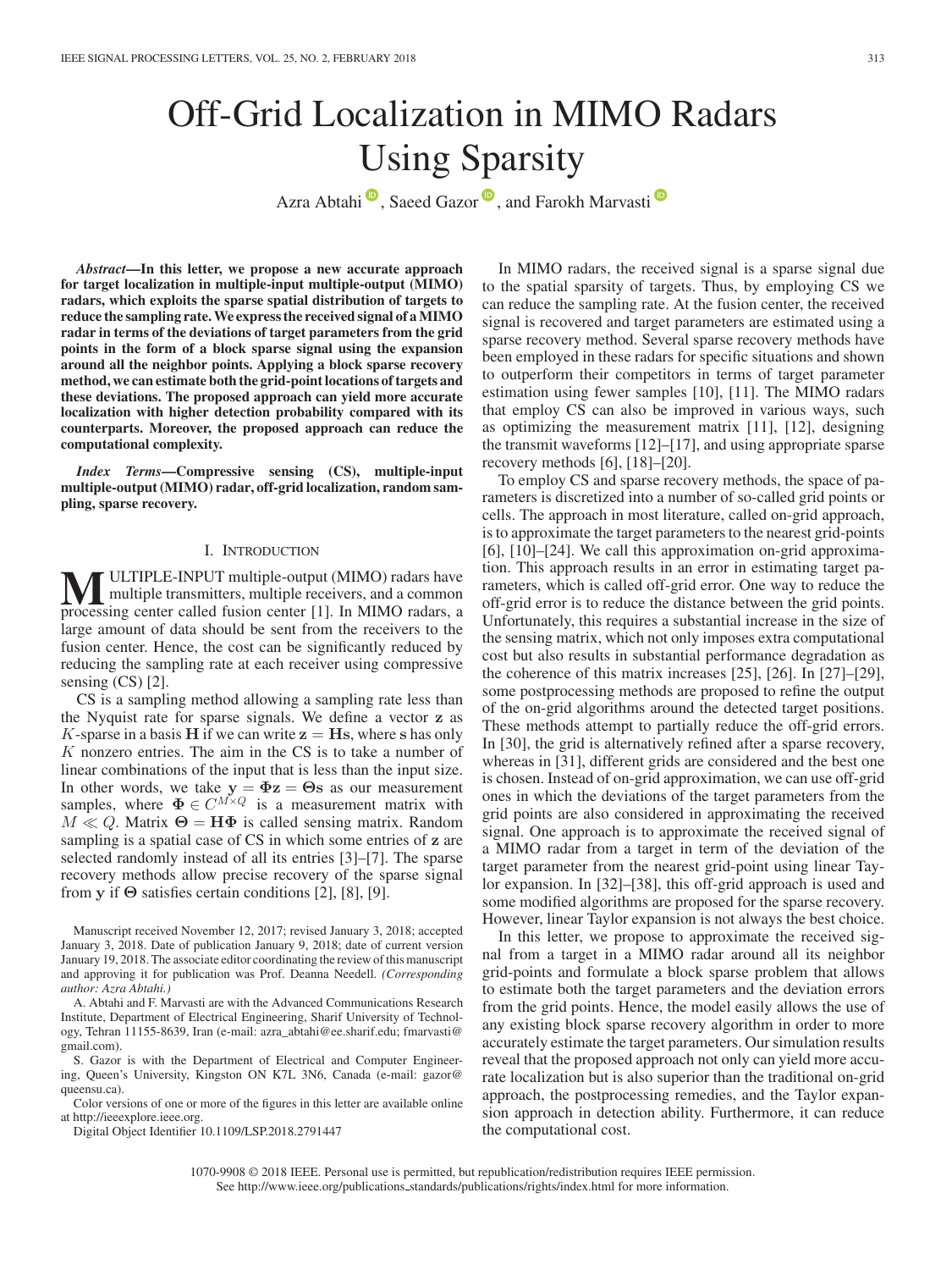This letter is organized as follows. In Section II, the received signal of a MIMO radar is modeled and approximated using the traditional on-grid approximation and the off-grid approximations (Taylor approximation and a new proposed approximation). Section III is allocated to utilizing CS in MIMO radars, and in Section IV, we propose to employ block sparse recovery methods for accurate localization in MIMO radars. The simulation results are discussed in Section V, and Section VI concludes this letter.

# II. MIMO RADAR SIGNAL MODEL

We consider a MIMO radar with  $N_r$  receivers and  $N_t$  transmitters all located on a line with the distances of  $d_m$  (for  $m = 1, \ldots, N_t$ ) and  $\overline{d}_n$  (for  $n = 1, \ldots, N_r$ ) from the origin, respectively. For simplicity, we consider that targets are all stationary and are all on a two-dimensional (2-D) plane that contains all antennas. Note that our results can be easily extended to moving targets and a 3-D environment. We assume there are K targets in the search area, and  $(r_k, \theta_k)$  denotes the polar coordinate of the kth target, where  $r_k$  is its distances from the origin and  $\theta_k$  is its angle. Let us consider that the MIMO radar is colocated [1], [39], i.e., all antennas are located in a small area  $(r_k \gg d_m$  and  $r_k \gg d_n$ ). Thus, all transmitter–receiver pairs view the targets from almost the same angles. The signal received by the nth receiver can be written as

$$
z_n(t) = \sum_{m=1}^{N_t} \sum_{k=1}^{K} \sigma_k x_m(t - \tau_{k,m,n}) e^{j\omega_m (t - \tau_{k,m,n})} + e_n(t)
$$
 (1)

where  $\omega_m = 2\pi f_m$ ,  $x_m(t)$  is the transmit baseband signal from the *mth* transmitter, and  $f_m$  is the corresponding carrier frequency. The delay  $\tau_{k,m,n} = (R_k^m + \overline{R}_k^n)/c$  is from the mth transmitter to the k<sup>th</sup> target and back to the n<sup>th</sup> receiver;  $R_k^m$  and  $\overline{R}_k^n$  are the distances between the kth target and the mth transmitter and between the kth target and nth receiver, respectively;  $\sigma_k$ is the target attenuation coefficient of the  $k$ th target;  $c$  is the speed of light; and  $e_n(t)$  is the additive noise. We can approximate  $R_k^m \simeq r_k - d_m \eta_k$  and  $\overline{R}_k^n \simeq r_k - \overline{d}_n \eta_k$ , where  $\eta_k = \cos(\theta_k)$ . Substituting  $x_m(t - \tau_{k,m,n}) \simeq x_m(t - \frac{2r_k}{c})$  into (1), we get

$$
z_n(t) \approx \sum_{m=1}^{N_t} \sum_{k=1}^{K} \sigma_k x_m \left( t - \frac{2r_k}{c} \right)
$$
  
 
$$
\times e^{\frac{-j2\omega_m r_k}{c} a_{m,d_m,\eta_k} a_{m,\overline{d}_n,\eta_k}} + e_n(t) \qquad (2)
$$

where  $a_{m,d,\eta_k} = \exp(\frac{j\omega_m \eta_k d}{c})$ .

For the estimation process, let us assume that each transmitter sends  $P$  pulses with the pulse repetition interval (PRI) of  $T$ seconds. We assume that the transmitted signals are designed such that the received waveforms from different transmitters remain almost orthogonal such that they could be accurately separated at the receivers. For simplicity, we consider the case in which we wish to estimate the direction of arrivals (DOA),  $\theta_k$ for  $k = 1, \ldots, K$ , or  $\eta_k$  for  $k = 1, \ldots, K$ . By denoting  $z_{n,m}(t)$ as the separated signal from  $z_n(t)$ , the samples of  $z_{n,m}(t)$  can be written as

$$
z_{n,m}(t_{p,q}) = \sum_{k=1}^{K} \beta_k h_{\eta_k, p, q, m, n} + e_{n,m}(t_{p,q})
$$
 (3)

where

$$
h_{\eta_k, p, q, m, n} = a_{m, d_m, \eta_k} a_{m, \overline{d}_n, \eta_k}
$$
\n<sup>(4)</sup>

and  $\beta_k = \sigma_k x_m (t_{p,q} - \frac{2r_k}{c}) e^{\frac{-j2\omega_m r_k}{c}}$ . Furthermore,  $t_{p,q} =$  $(p-1)T + T_0 + qT_s$  are the sampling time instances for  $q =$  $0, 1, \ldots, Q - 1$  and  $p = 0, 1, \ldots, P - 1$ ;  $T_0$  is the initial sampling point, and  $e_{n,m}(t_{p,q})$  is the separated additive noise sampled at  $t_{p,q}$ .

# *A. On-Grid Approximation*

Here, we may approximate (3) for the on-grid processing methods following almost the same procedure as in [11], [14], and [16]. We choose an L-length sampling set in the space of unknown parameter such as  $S = {\overline{\eta}_1, \overline{\eta}_2, ..., \overline{\eta}_L}$  so that for each  $\eta_k$  we can find a neighbor point  $\overline{\eta}_{\ell(k)}$  in S to have

$$
h_{\eta_k, p, q, m, n} \simeq h_{\overline{\eta}_{\ell(k)}, p, q, m, n}.
$$
 (5)

Furthermore, we define the sparse vector **s** as follows:

$$
s_l = \begin{cases} \beta_k & \text{if } l = \ell(k), \\ 0 & \text{otherwise,} \end{cases} \quad \mathbf{s} = [s_1, s_2, \dots, s_L]^T. \quad (6)
$$

Using (5) and (6), we can rewrite (3) for  $q = 0, 1, \ldots, Q - 1$ and  $p = 1, 2, \ldots, P$  as

$$
z_{n,m}(t_{p,q}) = \sum_{l=1}^{L} s_l h_{\overline{\eta}_l, p, q, m, n} + e'_{n,m}(t_{p,q}) \tag{7}
$$

where  $e'_{n,m}(t_{p,q})$  includes the additive noise  $e_{n,m}(t_{p,q})$  and the approximation errors in  $(5)$ . The *n*th received signal is separated using different transmit waveforms and sampled. Let  $\mathbf{z}_{n,m,p} = [z_{n,m}(t_{p,0}), z_{n,m}(t_{p,1}), \ldots, z_{n,m}(t_{p,Q-1})]^T$  denotes the concatenated sample vector at the nth receiver from the mth transmitter and the pth pulse. Concatenating all pulses at the  $n$ th receiver from the  $m$ th transmitter, we denote  $\mathbf{z}_{n,m} = \text{vec}\left([\mathbf{z}_{n,m,1}, \mathbf{z}_{n,m,2}, \dots, \mathbf{z}_{n,m,P}]\right)$ . The matrix  $\mathbf{z}_n = [\mathbf{z}_{n,1}, \mathbf{z}_{n,2}, \dots, \mathbf{z}_{n,N_t}]$  is the concatenation of all received vectors from all transmitters at the nth receiver, which is sent to the fusion center, where  $\text{vec}(A)$  is obtained by stacking the columns of the matrix  $A$  on top of one another. At the fusion center, we denote  $\mathbf{z} = \text{vec}\left([\mathbf{z}_1, \mathbf{z}_2, \dots, \mathbf{z}_{N_r}]\right)$ . Hence, we have

$$
z = Hs + e'
$$
 (8)

where  $e'$  denotes the equivalent additive noise vector including the noise  $e'_{n,m}(t_{p,q})$ , and **H** is defined by

$$
\mathbf{H} = [\mathbf{h}_1, \mathbf{h}_2, \dots, \mathbf{h}_L]
$$
 (9)

$$
\mathbf{h}_{l} = \text{vec}\left( [\mathbf{h}_{l,1}, \mathbf{h}_{l,2}, \dots, \mathbf{h}_{l,N_r}] \right) \tag{10}
$$

$$
\mathbf{h}_{l,n} = [\mathbf{h}_{l,n,1}, \mathbf{h}_{l,n,2}, \dots, \mathbf{h}_{l,n,N_t}] \tag{11}
$$

$$
\mathbf{h}_{l,n,m} = \text{vec}\left( [\mathbf{h}_{l,n,m,1}, \mathbf{h}_{l,n,m,2}, \dots, \mathbf{h}_{l,n,m,P}]\right) \tag{12}
$$

$$
\mathbf{h}_{l,n,m,p} = [h_{\overline{\eta}_l,p,0,m,n},\ldots,h_{\overline{\eta}_l,p,Q-1,m,n}]^T.
$$
 (13)

# *B. Off-Grid Approximations*

Instead of the approximation in (5), some references, such as [32]–[36], proposed to use the first-order Taylor expansion of (4) around one of the neighbor grid-point

$$
h_{\eta_k, p, q, m, n} \simeq h_{\overline{\eta}_{\ell(k)}, p, q, m, n} + \frac{\partial h_{\overline{\eta}_{\ell(k)}, p, q, m, n}}{\partial \overline{\eta}_{\ell(k)}} \delta_{\ell(k)} \qquad (14)
$$

where  $\delta_{\ell(k)} = \eta_k - \overline{\eta}_{\ell(k)}, \overline{\eta}_{\ell(k)} \in S$  is a neighbor grid-point and  $\delta_{\ell(k)}$  is the deviation of the parameter from the grid point.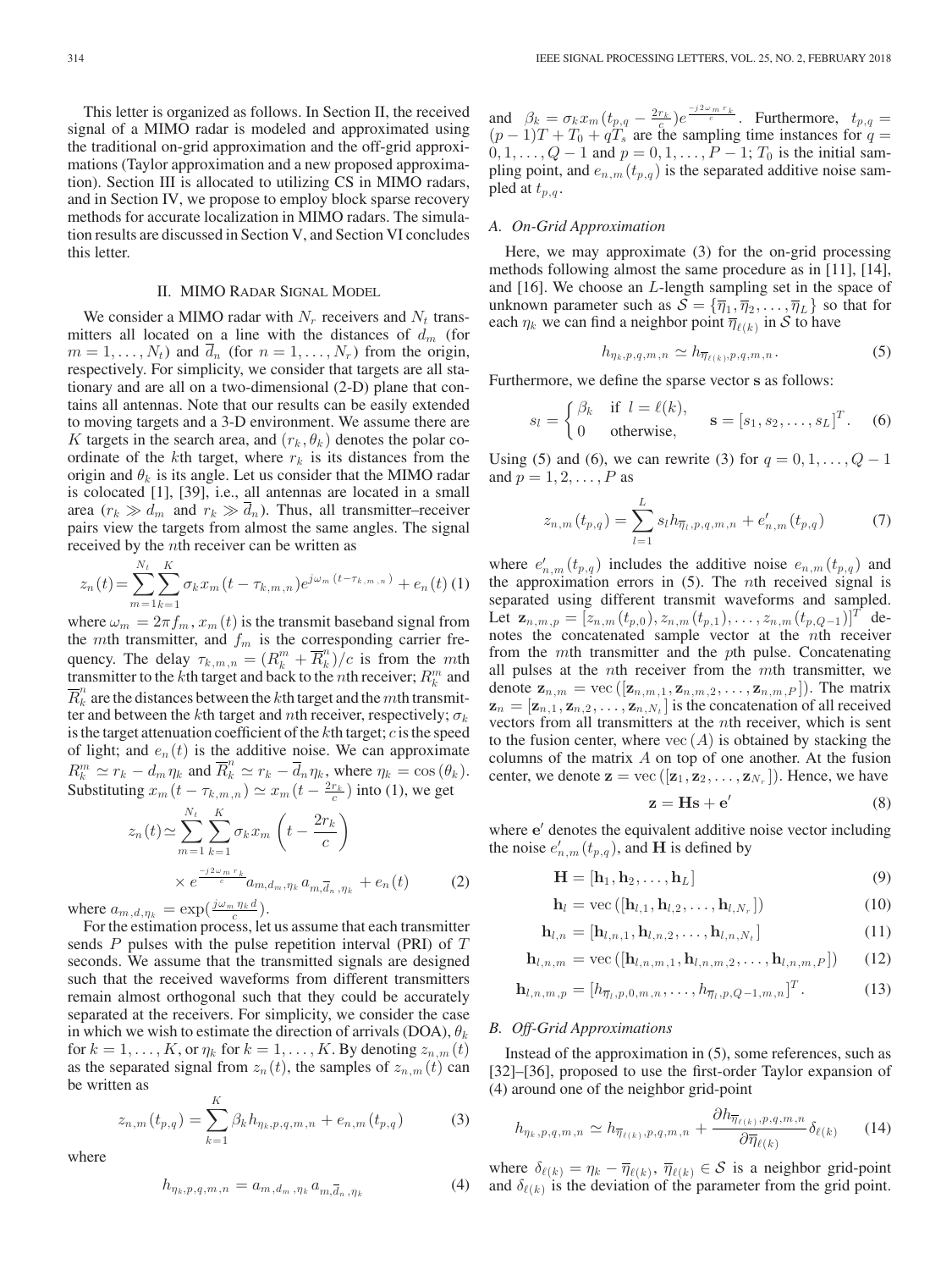In this letter, instead of the approximations in (5) and (14), we propose to use the following linear convex approximation of (4) around both neighbor grid-points

$$
h_{\eta_k, p, q, m, n} \simeq (1 - \alpha_{\ell(k)}) h_{\overline{\eta}_{\ell(k)}, p, q, m, n}
$$

$$
+ \alpha_{\ell(k)} h_{\overline{\eta}_{\ell(k)+1}, p, q, m, n} \tag{15}
$$

where  $\alpha_{\ell(k)} = \frac{\delta_{\ell(k)}}{\Delta_{\ell(k)}} \in [0, 1]$  is the normalized deviation from the neighboring grid-point, and  $\Delta_{\ell(k)} = \overline{\eta}_{\ell(k)+1} - \overline{\eta}_{\ell(k)}$ . Using (15) and same steps as in the previous sections, we obtain

$$
\mathbf{z} = \mathbf{H}\mathbf{s} + \mathbf{H}_d(\mathbf{s} \odot \boldsymbol{\alpha}_n) + \mathbf{e}''
$$
 (16)

where  $\boldsymbol{\alpha}_n = [\alpha_1, \dots, \alpha_{L-1}]^T$ , and matrix **H**<sub>d</sub> is defined as

$$
\mathbf{H}_d = [\mathbf{h}_1^d, \dots, \mathbf{h}_{L-1}^d] \tag{17}
$$

$$
\mathbf{h}_l^d = \text{vec}([\mathbf{h}_{l,1}^d, \mathbf{h}_{l,2}^d, \dots, \mathbf{h}_{l,N_r}^d])
$$
(18)

$$
\mathbf{h}_{l,n}^d = \mathbf{h}_{l+1,n} - \mathbf{h}_{l,n}.
$$
 (19)

If  $e''_{n,m}(t_{p,q})$  is defined to include the additive noise  $e_{n,m}(t_{p,q})$ and the approximation errors in  $(15)$ , the noise matrix  $e''$  is denoted by

$$
\mathbf{e}'' = \text{vec}([\mathbf{e}_1'', \mathbf{e}_2'', \dots, \mathbf{e}_{N_r}''] \tag{20}
$$

$$
\mathbf{e}_n'' = [\mathbf{e}_{n,1}'', \mathbf{e}_{n,2}'', \dots, \mathbf{e}_{n,N_t}'']
$$
(21)

$$
\mathbf{e}_{n,m}'' = \text{vec}([\mathbf{e}_{n,m,1}'', \mathbf{e}_{n,m,2}'', \dots, \mathbf{e}_{n,m,P}''])
$$
(22)

$$
\mathbf{e}_{n,m,p}'' = [e_{n,m}''(t_{p,0}), e_{n,m}''(t_{p,1}), \dots, e_{n,m}''(t_{p,Q-1})]^T. \quad (23)
$$

We aim to find the sparse vector **s** in (16). Interestingly, the element of vector  $\mathbf{s} \odot \boldsymbol{\alpha}_n$  is zero if the corresponding element of **s** is zero. To exploit this block sparse property, we rewrite (16) as follows:

$$
\mathbf{z} = \mathbf{H}^{\prime\prime} \mathbf{s}^{\prime\prime} + \mathbf{e}^{\prime\prime} \tag{24}
$$

where  $\mathbf{H}^{"} = [\mathbf{h}_1, \mathbf{h}_1^d, \dots, \mathbf{h}_{L-1}, \mathbf{h}_{L-1}^d]$ , and  $\mathbf{s}^{"}$  is defined by

$$
s'' = \text{vec}\left( [s''[1], \dots, s''[L-1]] \right) \tag{25}
$$

where  $\mathbf{s}''[l] = [s_l, s_l \alpha_l]^T$ . The number of nonzero vectors in  $[s''[l]] \cdot l^{-1}$  represents the number of tergets  $\{\mathbf s''[l]\}_{l=1}^{L-1}$  represents the number of targets.

# III. CS FOR MIMO RADARS

Since the vector  $s''$  in (24) is a 2K-sparse vector, we may employ CS or random sampling in a MIMO radar by sending the reduced data  $\mathbf{y}_n = \text{vec}\left(\mathbf{\Phi}_n[\mathbf{z}_{n,1}, \mathbf{z}_{n,2}, \dots, \mathbf{z}_{n,N_t}]\right)$  instead of  $z_n$  from the *n*th receiver to the fusion center [10],<br>[40] where  $\Phi_n \in C^{M \times PQ}$  is a measurement matrix with [40], where  $\Phi_n \in C^{M \times PQ}$  is a measurement matrix with  $M < PQ$ . Thus for the received data at the fusion center  $M < PQ$ . Thus, for the received data at the fusion center,  $\mathbf{y} = \text{vec}\left([\mathbf{y}_1, \mathbf{y}_2, \dots, \mathbf{y}_{N_r}]\right)$ , we can write

$$
y = As'' + g \tag{26}
$$

where 
$$
\mathbf{A} = [\mathbf{a}_1, \mathbf{a}_1^d, \dots, \mathbf{a}_{L-1}, \mathbf{a}_{L-1}^d]
$$
 and

$$
\mathbf{a}_{l} = \text{vec}\left(\mathbf{\Phi}_{l}[\mathbf{h}_{l,1}, \mathbf{h}_{l,2}, \ldots, \mathbf{h}_{l,N_{r}}]\right) \tag{27}
$$

$$
\mathbf{a}_l^d = \text{vec}\left(\mathbf{\Phi}_l[\mathbf{h}_{l,1}^d, \mathbf{h}_{l,2}^d, \dots, \mathbf{h}_{l,N_r}^d]\right) \tag{28}
$$

and  $\mathbf{g} = \text{vec}([\mathbf{\Phi}_1 \mathbf{e}_1'', \mathbf{\Phi}_2 \mathbf{e}_2'', \dots, \mathbf{\Phi}_{N_r} \mathbf{e}_{N_r}''])$  is the additive noise<br>using CS at the fusion center. The case where CS is not used using CS at the fusion center. The case where CS is not used, all  $\Phi$ <sub>l</sub>s are identity matrices.

# IV. BLOCK SPARSE RECOVERY FOR ACCURATE LOCALIZATION

By estimating the vectors  $\{s''[l]\}_{l=1}^{L-1}$ , and then using  $[l] = c_1[1-c_2]$  we can estimate the deviations of the de- $\mathbf{s}''[l] = s_l[1, \alpha_l]^T$ , we can estimate the deviations of the de-<br>tected targets from the grid points. A vector such as  $\mathbf{s}'' \in C^{dK}$ tected targets from the grid points. A vector, such as  $s'' \in C^{dK}$ , is defined in literature (e.g., see [41] and [42]) as a K-block sparse vector with block length of  $d$  when it is divided into  $L$ blocks with the length of  $d$ , only  $K$  blocks out of its  $L$  blocks are nonzero where usually  $K \ll L$ . As shown in (26),  $s''$  is a K-block sparse vector with the block length of  $d = 2$  if there are  $K$  targets. Several algorithms have been proposed to exploit the block sparse property, which outperform the traditional sparse methods [6], [41]–[44]. Hence, for estimating s<sup>"</sup> from the measurement vector **y** in (26), any of the existing block sparse recovery methods can be used at the fusion center. In this letter for the simplicity, we do not consider strong clutter or jammer and use group Least Absolute Shrinkage and Selection Operator (LASSO) [45], [46] to estimate s<sup>"</sup>. Group LASSO solves the following convex optimization problem:

$$
\min_{\mathbf{s}''}\lambda \sum_{l=1}^{L-1} \| \mathbf{s}''[l] \|_2 + \| \mathbf{y} - \mathbf{A}\mathbf{s}'' \|_2^2 \tag{29}
$$

where  $\lambda$  is the relaxation parameter and should be carefully chosen. Note that the group LASSO algorithm with the block length of 1 is the traditional LASSO algorithm [8].

Assuming that the grid points are close enough such that no two targets are in the close vicinity of one of the grid points, we can neglect the neighbor points of a block with higher norm in the recovered signal. After finding the support of  $s''$ , we can also estimate its entries by solving a reduced-size leastsquares problem. Then, we propose to apply the following leastsquares optimization based on (25) to estimate  $s_l$  and  $\alpha_l$  for  $l = 1, \ldots, L - 1$ :

$$
\min_{\alpha_l \in [0,1], s_l \in C} |s''_{2l-1} - s_l|^2 + |s''_{2l} - s_l \alpha_l|^2. \tag{30}
$$

the solution of the above problem must satisfy

$$
s_l \leftarrow \frac{s_{2l-1}'' + \alpha_l s_{2l}''}{1 + \alpha_l^2} \tag{31}
$$

$$
\alpha_{l} \leftarrow \begin{cases} \frac{\Re(s_{l}^{*} s_{2l-1}^{\prime})}{|s_{l}|^{2}}, \text{ if } \frac{\Re(s_{l}^{*} s_{2l-1}^{\prime})}{|s_{l}|^{2}} \in [0,1],\\ 1, \text{ if } \frac{\Re(s_{l}^{*} s_{2l-1}^{\prime})}{|s_{l}|^{2}} > 1,\\ 0, \text{ if } \frac{\Re(s_{l}^{*} s_{2l-1}^{\prime})}{|s_{l}|^{2}} < 0 \end{cases} \tag{32}
$$

where  $\Re(.)$  is the real part and  $(.)^*$  is the conjugate of a complex number. The aforementioned equations have no close-form solution. Thus, we propose to use a simple iterative algorithm to find the solution by initializing  $\alpha_l = \frac{1}{2}$  and updating  $s_l$  and  $\delta_l$ via (31) and (32) iteratively. The convergence is easily proven since in each of the two updating steps of one iteration, the function (30) is minimized.

# V. SIMULATION RESULTS

In this section, we evaluate the performance of our proposed approach for targets localization. We consider a MIMO radar with the parameters mentioned in Table I.

The estimation space is uniformly discretized into either  $L = 31$  grid points or  $L = 51$  grid points,  $\overline{\theta}_l$  for  $l = 1, \ldots, L$ , where  $\overline{\theta}_l \in [0^\circ, 20^\circ]$ , and  $r_k \in [1000, 1200]$  m for  $l = 1, \ldots, K$ . We neglect the correlation between the transmit waveforms and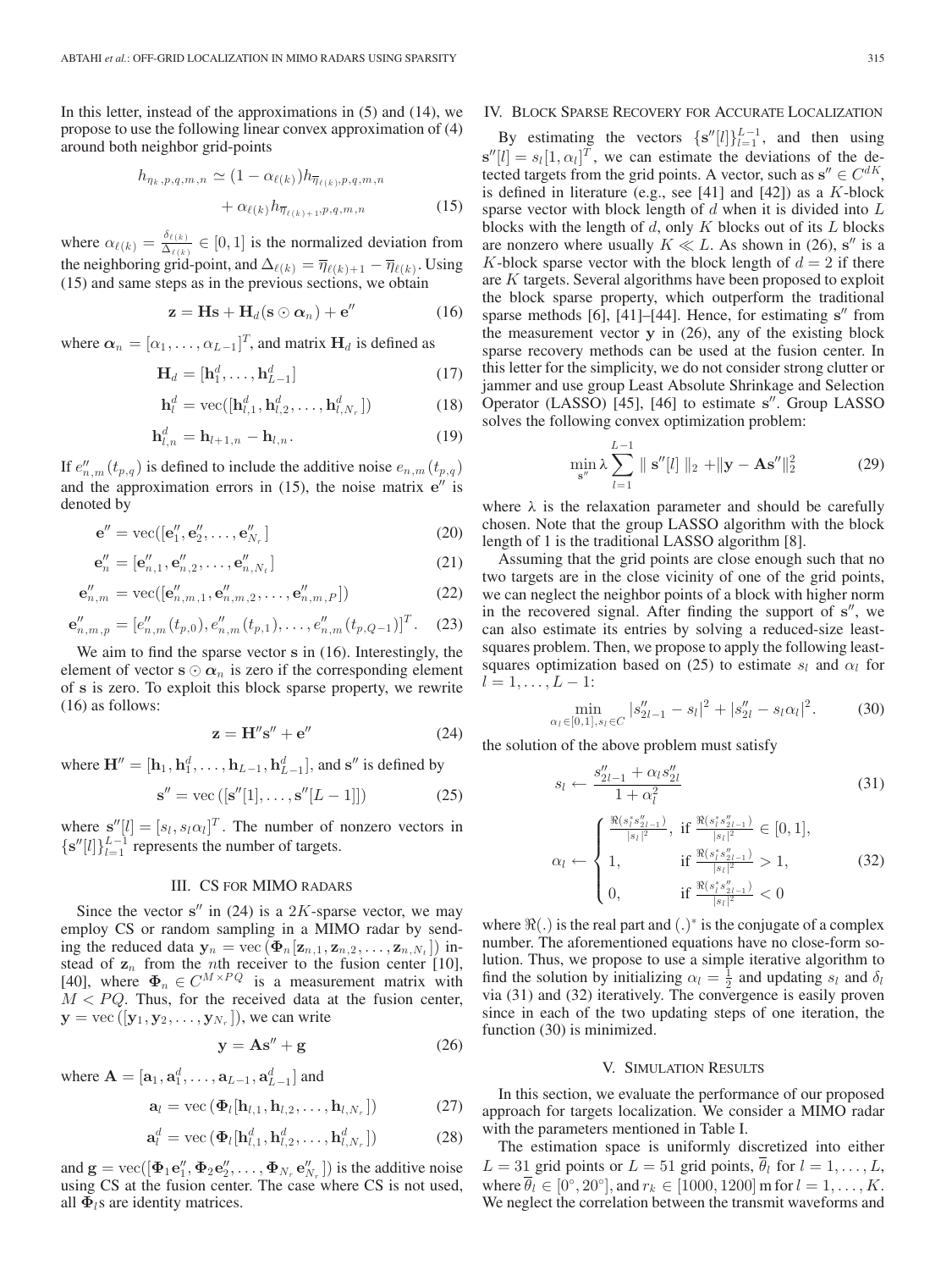TABLE I MIMO RADAR PARAMETERS FOR THE SIMULATIONS

| Parameter                           | Value                                                                   |
|-------------------------------------|-------------------------------------------------------------------------|
| The number of transmitters          | $N_t = 10$                                                              |
| The number of receivers             | $N_r = 10$                                                              |
| The locations of the transmitters   | $d_m = 0.5(m-1)$ for $m = 1, , N_t$                                     |
| The locations of the receivers      | $\bar{d}_n = 0.05 n$ for $n = 1, , N_r$                                 |
| PRI                                 | $T = 1$ ms                                                              |
| Pulses length                       | $T_n = 200 \,\mu s$                                                     |
| Sampling period                     | $T_s = 1 \mu s$                                                         |
| Pulse number                        | $P = 4$                                                                 |
| The carrier frequency of the $m$ th | $f_m = (50 + \frac{4m}{T_n})$ GHz                                       |
| transmitter                         |                                                                         |
| The transmit pulse of the $m$ th    | $s_m(t) = \text{rect}\left(\frac{t-\frac{T}{2}}{T}\right)e^{j2\pi f_m}$ |
| transmitter                         |                                                                         |
| The number of samples               | $Q = 100$                                                               |
| The initial point for sampling      | $T_0 = \frac{2R_0}{c}$ where $R_0 = 1000$ m                             |



Fig. 1. Estimated DOAs versus the estimated absolute values of target attenuation coefficients where the NSNR is 0 dB and the sampling rate is 30%.

consider them to be completely separated at the receivers. We generate the noise entries by filtering a zero mean independent identically distributed Gaussian random sequence by the separating filters. We define sampling rate as  $100 \frac{M}{Q}$  (%) and normalized signal-to-noise ratio (NSNR) as  $10 \log(\frac{E\{\Vert \mathbf{y} \Vert^2\}}{KE\{\Vert \mathbf{n} \Vert^2\}})$ . For sparse recovery, we have used group LASSO in our approach and the first-order Taylor approach. In the on-grid approach, LASSO is used. Furthermore, we have used five iterations to

Fig. 1 shows the estimated DOAs versus the estimated absolute values of target attenuation coefficients by the on-grid approach, the first-order Taylor approach, and our proposed approach using random sampling at a 30% sampling rate and an NSNR of 0 dB. We see that the accuracy is increased by increasing the number of grid points, and our proposed approach results in a higher accuracy in the estimation of the target DOAs for both values of L.

find the solution of (29).

In the next Monte Carlo experiment, we generate one target randomly in the interval  $[0^\circ, 20^\circ]$  for 100 runs. Fig. 2 shows a comparison of the mean square error (MSE) of the estimated target DOAs using the on-grid approach, the first-order Taylor approach, and our proposed approach versus NSNR performed at a sampling rate of 30%. This figure also reveals that for enhancing the accuracy in target localization, we should increase the number of the grid points and the off-grid approaches have better performances for each value of  $L$ . Furthermore, the lowest MSE of DOA plot belongs to our proposed method.

Now, we compare the proposed method with the on-grid approach, the postprocessing remedies, and the first-order Taylor approach in terms of their detection probability. We simulate



Fig. 2. MSE of the estimated DOAs versus NSNR for the sampling rate of 30%.



Fig. 3. Detection probability versus NSNR where the sampling rate is 30%.



Fig. 4. Processing time versus NSNR for the sampling rate of 30%.

a tracking scenario for a single target randomly located on the search area. Fig. 3 shows the detection probability versus the NSNR for the on-grid approach using  $L = 51$  and the firstorder Taylor approach and the proposed approach using both mentioned grids ( $L = 31$  and  $L = 51$ ). In this figure, the sampling rate is 30% and detection is defined as the estimation of the target DOA with an absolute value of an error less than 0.4◦. As you can see, the proposed approach has a higher detection probability than its counterparts at the same NSNR. Furthermore, this approach can still be useful when the length of the estimation grid is reduced and even performs better than the ongrid approach using more grid points. Finally, the processing time of the mentioned approaches in Fig. 3 versus the NSNR is presented in Fig. 4, where the sampling rate is 30%. As shown in Figs. 3 and 4, the proposed approach can have a better performance in detection even when its complexity is less than its counterparts.

### VI. CONCLUSION

In this letter, we have proposed a new off-grid approach for accurate localization in a MIMO radar using target sparsity. We have approximated the localization problem in a MIMO radar as a simple block sparse recovery problem that can be solved by any proper block sparse recovery method. By using the proposed approach, target DOAs can be precisely estimated and the detection probability can be increased compared to the counterpart approaches even when the complexity is reduced.